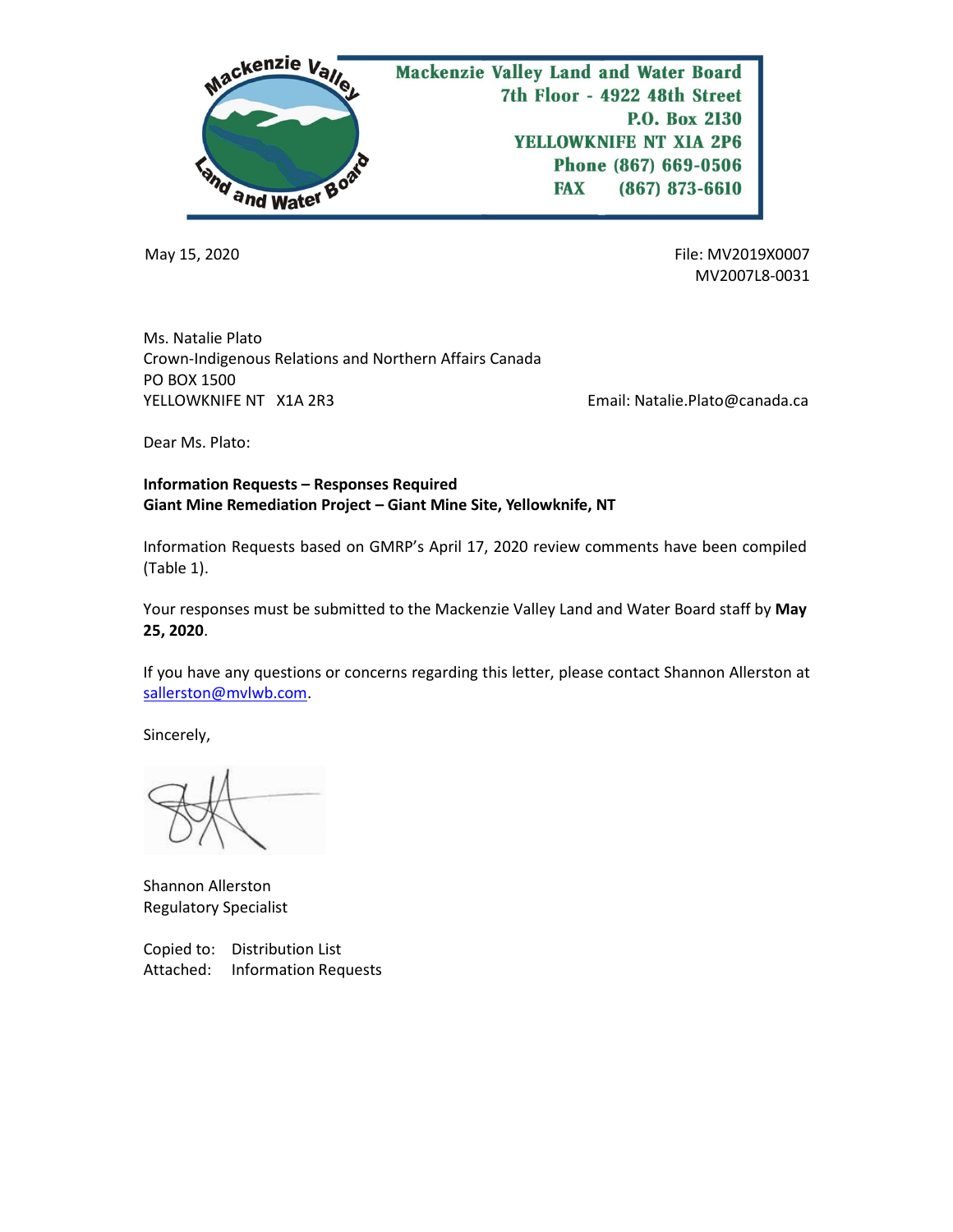## **Table 1: Information Requests**

| #            | <b>Subject</b>    | <b>Information Request</b>                                                       |
|--------------|-------------------|----------------------------------------------------------------------------------|
| $\mathbf{1}$ | Definition of     | Board staff note that the draft Water Licence submitted by the GMRP with         |
|              | Engineered        | their Post-Environmental Information Package included the definition for         |
|              | <b>Structures</b> | "Engineered Components", a modified definition of Engineered Structures, so      |
|              |                   | as to include some aspects of the Project (i.e. contaminated soils and Baker     |
|              |                   | Creek) that do not apply to the definition of Engineered Structures. GMRP's      |
|              |                   | proposed Draft Licence required that a comprehensive "Design and                 |
|              |                   | Construction Plan" be submitted for each Engineered Component for Board          |
|              |                   | approval. During the first Technical Session, GMRP explained that there would    |
|              |                   | be more Design and Construction Plans than Components since they would be        |
|              |                   | needed to address the multiple structures or constitutions of the larger         |
|              |                   | components. Through the proceeding, GMRP proposed the submission of              |
|              |                   | separate Design Plans and Construction Plans. Design Plans would align with      |
|              |                   | the Engineered Components and the Construction Plans with the Engineered         |
|              |                   | Structures associated with each component. Board staff note that the terms       |
|              |                   | "Engineered Components" and "Engineered Structures" were both used during        |
|              |                   | the Technical Sessions for the Project, sometimes interchangeably. GMRP          |
|              |                   | explained that the Engineered Component definition better included               |
|              |                   | components of the site that are not structures (e.g., Baker Creek), and are not  |
|              |                   | engineered (e.g., soil removal) and that the use of the term Engineered          |
|              |                   | Structure was a mistake. In response to the Draft Water Licence posted by        |
|              |                   | Board staff for review, however, the GMRP commented that the draft               |
|              |                   | definition for Engineered Components:                                            |
|              |                   |                                                                                  |
|              |                   | "is not in line with what the GMRP has proposed and described throughout the     |
|              |                   | water licence process in Technical Sessions and the Public Hearing. The term     |
|              |                   | Engineered Component and the definition as provided in the draft Water           |
|              |                   | Licence and Land Use Permit circulated by the MVLWB are not the same and         |
|              |                   | will lead to confusion. GMRP proposes the use of two separate terms:             |
|              |                   | "Engineered Structure" and "Project Component". The GMRP recommends that         |
|              |                   | "Engineered Component" be removed and replaced with "Engineered                  |
|              |                   | Structure: Any structure or facility and associated area related to water use or |
|              |                   | the deposit of waste that is designed and approved by a Professional             |
|              |                   | Engineer." The GMRP further recommends a new term be added to definitions:       |
|              |                   | "The GMRP has been divided into projected components, following the              |
|              |                   | approach outlined in the MVLWB/AANDC Guidelines for the Closure and              |
|              |                   | Reclamation of Advanced Mineral Exploration and Mine Sites in the Northwest      |
|              |                   | Territories. The twelve project components are: 1) underground mine workings;    |
|              |                   | 2) freeze/Arsenic Trioxide Frozen Shell; 3) open pit mine workings; 4)           |
|              |                   | contaminated soils and sediments, 5) Baker Creek and surface Water drainage,     |
|              |                   | 6) Tailings Containment Areas; 7) Borrow material; 8) Water Treatment Plant      |
|              |                   | and outfall systems; 9) Buildings and Site Infrastructure; 10) Non-Hazardous     |
|              |                   | Waste Landfill; 11) Contamination downgradient from Dam 3; and 12)               |
|              |                   | Passive/semi-passive Treatment." (GMRP Comment 59)                               |
|              |                   |                                                                                  |
|              |                   | The Board's standard condition for Engineered Structures is as follows:          |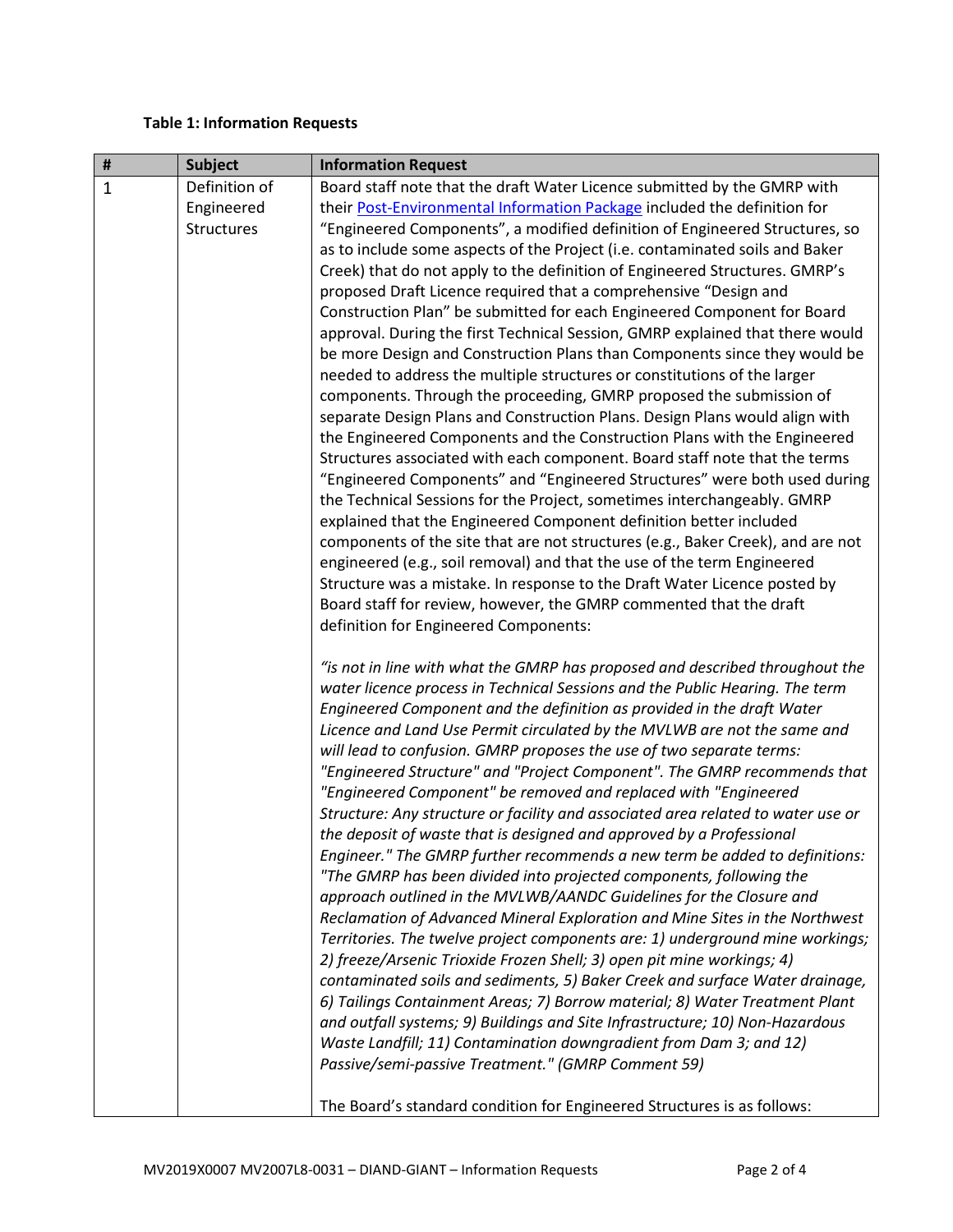|                |                                                     | any structure or facility related to Water Use or the deposit of Waste<br>that is designed by a Professional Engineer, including but not limited to<br>the <i>[enter list of structures/facilities]</i> associated with the Project.<br>The GMRP is to provide a list of Engineered Structures for the Project that<br>could be listed in the definition of Engineered Structures. If unable to do so,<br>please explain why.                                                                                                                                                                                                                                                                                                                                                                  |
|----------------|-----------------------------------------------------|------------------------------------------------------------------------------------------------------------------------------------------------------------------------------------------------------------------------------------------------------------------------------------------------------------------------------------------------------------------------------------------------------------------------------------------------------------------------------------------------------------------------------------------------------------------------------------------------------------------------------------------------------------------------------------------------------------------------------------------------------------------------------------------------|
| $\overline{2}$ | Definition of<br><b>Contact Water</b>               | The GMRP commented on the definition of Contact Water and proposed the<br>following (GMRP Comment 56):<br>Contact Water - Runoff or Seepage from Engineered Structure(s) that<br>has encountered Wastewater and/or Waste within the Developed                                                                                                                                                                                                                                                                                                                                                                                                                                                                                                                                                  |
|                |                                                     | areas as defined in the Closure and Reclamation Plan.<br>With respect to Contact Water, can the GMRP explain why this definition must<br>be limited to "within the developed areas" in addition to Engineered<br>Structures? Are there specific Engineered Structures outside of the developed<br>areas to which the definition of Contact Water should not apply? Also, if the<br>definition of Engineered Structures does not include non-engineered<br>components of the Project, such as areas of removed contaminated soils (i.e.<br>the South Pond relocation), does the definition of Contact Water apply to<br>those?                                                                                                                                                                  |
| 3              | Closure and<br>Reclamation<br>Completion<br>Reports | For the CLOSURE AND RECLAMATION COMPLETION REPORT condition, GMRP<br>recommended including "or Closure and Reclamation of a part of a Project<br>Component" in addition to the Project Components (GMRP Comment 80). The<br>Board's Guidelines for the Closure and Reclamation of Advanced Mineral<br><b>Exploration and Mine Sites in the Northwest Territories note that the intention</b><br>of the Reclamation Completion Reports is:<br>For larger projects, where facilities or components are closed and<br>reclaimed prior to the end of operations, a reclamation completion<br>report would be expected following the closure of each of the<br>facilities/components as well as a final reclamation completion report<br>that lists all of the previous component-specific reports. |
|                |                                                     | And the Board's standard condition for CLOSURE AND RECLAMATION<br><b>COMPLETION REPORT is:</b><br>Within x days of completing Closure and Reclamation of any specific<br>component of the Project, the Licensee shall submit to the Board a<br>Closure and Reclamation Completion Report. The Report shall be in<br>accordance with the MVLWB/AANDC Guidelines for the Closure and<br>Reclamation of Advanced Mineral Exploration and Mine Sites in the<br>Northwest Territories.                                                                                                                                                                                                                                                                                                              |